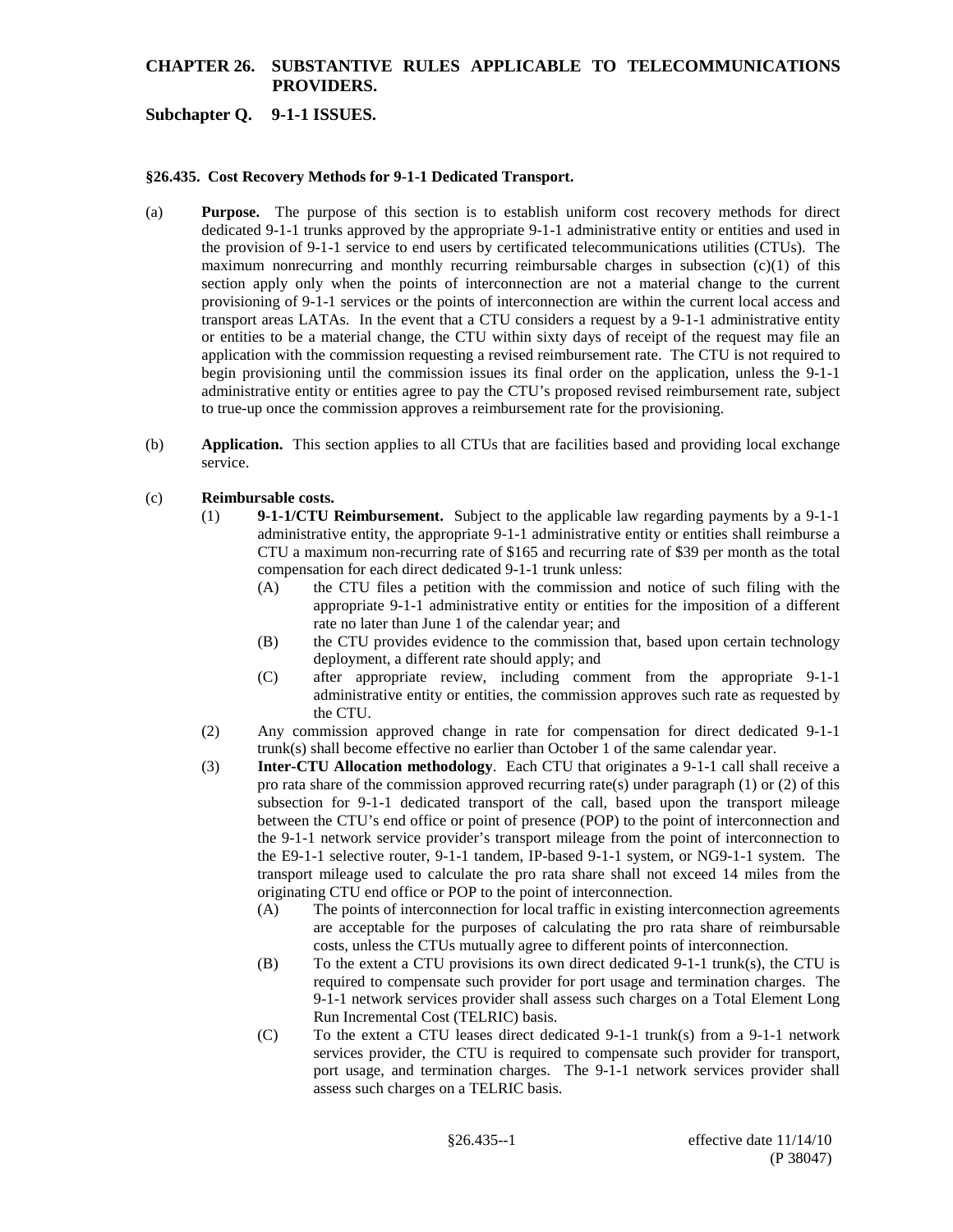# **CHAPTER 26. SUBSTANTIVE RULES APPLICABLE TO TELECOMMUNICATIONS PROVIDERS.**

## **Subchapter Q. 9-1-1 ISSUES.**

- (D) To the extent a CTU leases from a 9-1-1 network services provider direct dedicated 9-1-1 trunk extending from the CTU's end office or POP to the point of interconnection, the 9-1-1 network services provider shall assess such charges on a TELRIC basis.
- (E) A competitive local exchange carrier (CLEC) may lease or provision its own direct dedicated 9-1-1 trunks to the point of interconnection or directly to the 9-1-1 network services provider's E9-1-1 selective router, 9-1-1 tandem, IP-9-1-1 based system, or NG9-1-1 system.
- (F) Nothing in this section is intended to preclude the commission from exercising authority for situations involving CTUs.
- (4) The number of direct dedicated 9-1-1 trunks needed for 9-1-1 purposes shall be determined by the CTU following industry standards to provide a grade of service of P.01 or greater, or its IP or NG9-1-1 equivalent, but the minimum number of direct dedicated 9-1-1 trunks to each E9-1-1 selective router, 9-1-1 tandem, IP-based 9-1-1 system, or NG9-1-1 system per service arrangement shall not be less than two.
- (5) As a prerequisite to receiving compensation for more than the minimum number of direct dedicated 9-1-1 trunks required to meet the P.01 grade of service, the CTU must provide to the 9-1-1 administrative entity or entities, at least 30 days prior to seeking additional compensation, copies of traffic studies, performed using measured call volumes on the individual trunk group, establishing that more than the minimum number of direct dedicated 9-1-1 trunks required to meet the P.01 grade of service are necessary.
- (6) The traffic study or summary provided in response to paragraph (5) of this subsection shall be provided to the 9-1-1 administrative entity or entities at no cost. Any other traffic studies to evaluate current network performance will be provided to the 9-1-1 administrative entity or entities upon request, and the CTU shall be compensated by the 9-1-1 administrative entity or entities on a time and materials basis at rates that do not exceed the tariff rates approved as reasonable by the commission for the dominant CTU in the rate center.
- (7) Only the CTU originating a direct dedicated 9-1-1 trunk can submit charges to the appropriate 9-1-1 administrative entity or entities for the maximum reimbursement required in paragraph (1) of this subsection. A dedicated 9-1-1 trunk must be approved by the appropriate 9-1-1 administrative entity or entities as necessary prior to connecting to an E9- 1-1 selective router, 9-1-1 tandem, IP-based 9-1-1 system, or NG9-1-1 system. The appropriate 9-1-1 administrative entity or entities may approve dedicated 9-1-1 trunking arrangements that aggregate the 9-1-1 service of multiple CTUs.
- (8) Where the same direct dedicated 9-1-1 trunks are permitted by the relevant service arrangements to serve areas administered by multiple 9-1-1 administrative entities, a CTU shall contact the 9-1-1 administrative entity serving the largest number of access lines for the area served by the CTU with those direct dedicated 9-1-1 trunks and there shall be a rebuttable presumption that the 9-1-1 administrative entity serving the largest number of access lines is the appropriate 9-1-1 administrative entity to receive the billings for these direct dedicated 9-1-1 trunks. The 9-1-1 administrative entity that is responsible for receiving the billings for direct dedicated 9-1-1 trunks pursuant to this subsection, may seek reimbursement of such expense from other 9-1-1 administrative entities within the affected rate center.
- (9) The 9-1-1 network services provider shall bill the appropriate 9-1-1 administrative entity and shall not bill a CTU for ANI, ALI, and/or selective routing services. Billing for additional or other 9-1-1 related services specifically required by a CTU is permitted.